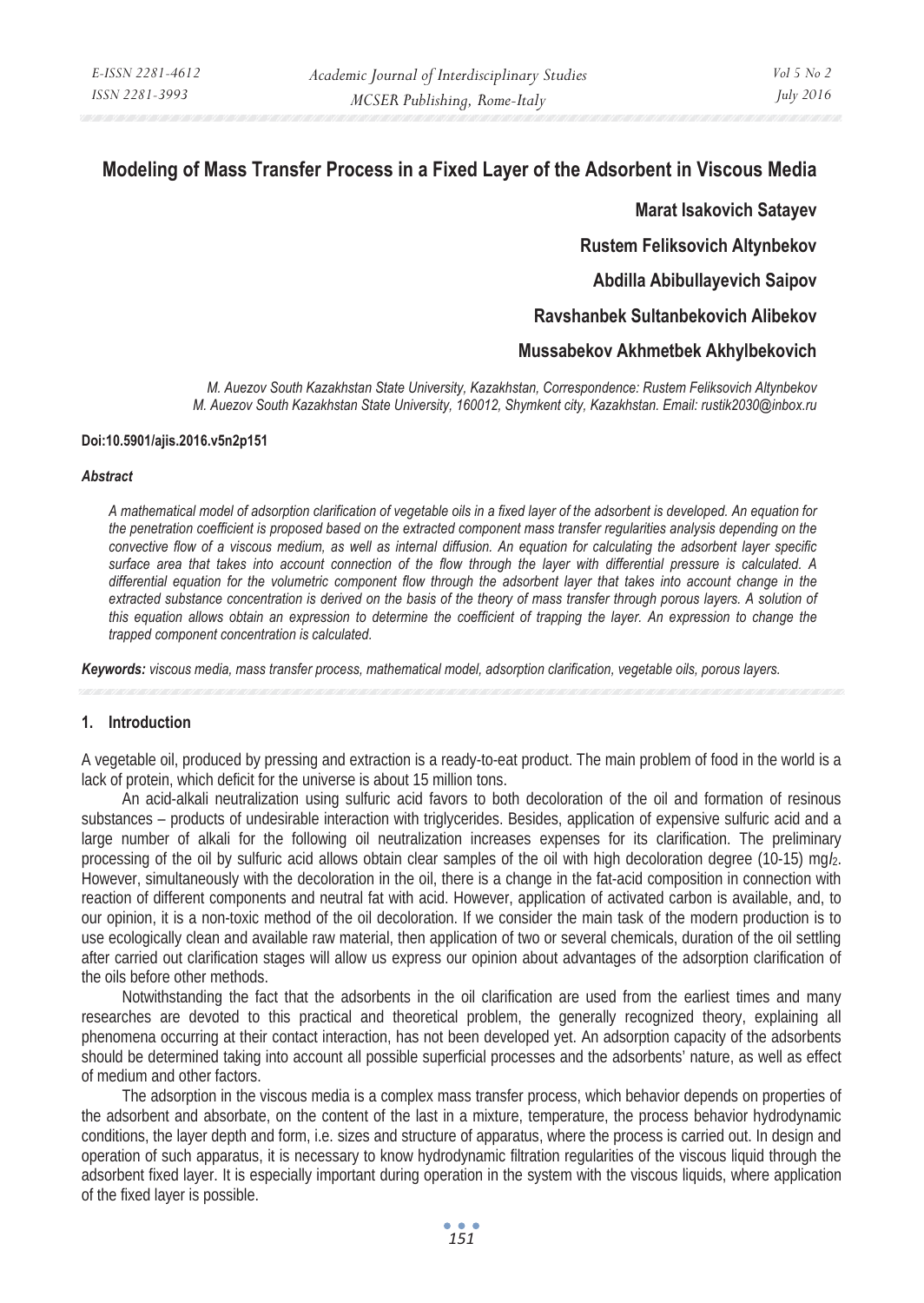#### **2. Literature Review**

Apricot seeds contain 35-40% of fat, which extraction will allow expand the assortment of food and pharmacopeial oils, as processing of the fruit kernels has not any manufacturing inconveniences for oil and fat enterprises (Jan, 2007; Jan, 2011). Vegetable oils are biologically valuable food products (Vollmann et al., 2010; Lerma García and María Jesús, 2012; Temple et al., 2012; Shewry et al., 1999; David, 2008; Marina Bährle-Rapp, 2007; Tejpal Singh Bisht et al., 2015). However, due to the availability of contaminants in them (coloring and waxy substances, free fatty acids, etc.) (Arutyunyan et al., 2004; Jorge F. et al., 1991), the oils in their natural state cannot meet the requirements for preparation of foodstuff.

Different batch and continuous process flow diagrams for clarification of the oils are used at the oil and fat enterprises (Azimova et al., 2012). They differ in performance and design of the main apparatus for the decoloration and filtration. Our review of clarification processes has found significant shortcomings. The processes of hydration, alkali neutralization, washing and drying do not allow reduce content of the attendant impurities. Therefore, it is necessary to introduce the oil adsorption clarification, which allows carry out deep clarification of the oils from colloid-soluble pigments, wax compounds, free fatty acids and other. The acid-base neutralization forms the basis of the known oil clarification processes (Gupta, 2012; Mounts, 1981; Bhatnagar and Gupta, 1998; Knowles, 1968; Hechi et al., 2009; Kent et al., 2007).

The adsorption refers to the physical and chemical methods of the oil clarification (Edward, 1958; Miyagi et al., 2003). Available data on theoretical and experimental material, devoted to the oil refining and processing study, is poor (Miyagi and Nakajima, 2003; Karabulut et al., 2008; Morgan et al., 1985; Fontanel and Didier, 2011; Mishra et al., 2007; Raju et al., 2014; Ganga et al., 2015). This allows consider the studies on possibilities to produce the refined oil as the task of interest at this time.

The literature review is also indicative of the oil bleaching lability, absence of agreement of opinion on the bleaching mechanism and clarification technology, both in the laboratory and industrial conditions that allows consider this problem as actual.

The literature on the adsorption abounds with design equations, which often do not match with each other. This is due to the difficulties in design of nonstationary process of the adsorption, complexity of its mathematical description, resulted in the fact that the formula used for the engineering design do not always fully correspond to the physical meaning of the described phenomenon. The published studies provide limited information about the features of the adsorption process in the viscous media (Mishra et al., 2007; Raju et al., 2014; Ganga et al., 2015; Raju et al., 2015; Alessandro Delle Site, 2001; Henderson et al., 2015).

Analysis of the experimental and theoretical material on the adsorption in the system of solid phase – viscous liquid showed that the dissolved substance molecules are able to penetrate to the adsorbent grain external surface through the viscous liquid boundary layer practically by means of diffusion. Concentration of the extracted substance at the boundary with the solid body depends on the adsorbed substance molecules diffusion from the adsorbent grain external surface into the channels of its pores. Results obtained in this direction are preliminary (Kapralov et al., 2008; Asnin et al., 2009; Quoc Cuong Do and Seoktae Kang, 2015; Zeid et al., 2013; Ghosh and Reddy, 2013; Wu-Chung Chan and Chia-Wei Cheng, 2012). However, it is the molecules' diffusion rate inside the adsorbent grain, which is determined by its porosity structure, the substance concentration gradient in the direction from the external boundary to the grain center, and the adsorbed substance concentration at the grain's external surface, determines the mass transfer intensity at the adsorption of substances from the viscous liquid phase.

Effect of parameters, characterized by the adsorbent porosity optimal structure, the substance selective adsorption energy from the solution, the molecules diffusion migration in the adsorbent pores, the pore crookedness coefficient, the adsorption space content in the grain pores' total volume should be considered in design and construction of systems for the oil adsorption clarification.

## **3. Materials and Methods**

The research objective is to develop the vegetable oils adsorption clarification mathematical model in the adsorbent fixed layer; analyze regularities of the mass transfer and internal diffusion; derive equations for calculating the penetration coefficient, the adsorbent layer specific surface area, the layer trapping coefficient, the trapped component concentration, and differential equation for the volumetric component flow through the adsorbent layer.

In order to study the mass transfer at the oil adsorption clarification using activated carbons, we have used a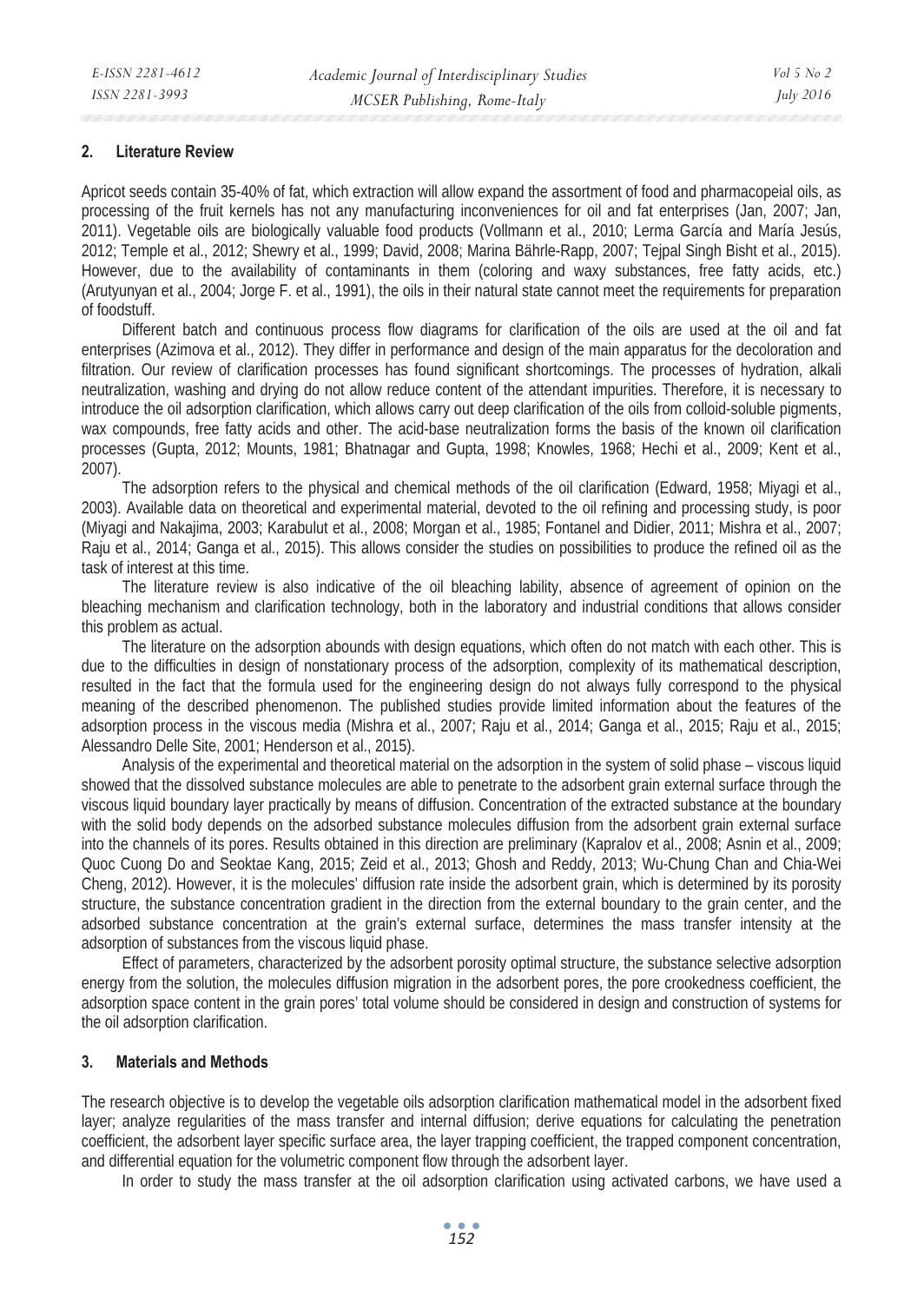| E-ISSN 2281-4612 | Academic Journal of Interdisciplinary Studies | Vol 5 No 2       |
|------------------|-----------------------------------------------|------------------|
| ISSN 2281-3993   | MCSER Publishing, Rome-Italy                  | <i>July 2016</i> |

laboratory adsorption plant. In the course of the studies, the following operating conditions such as the flow rate, temperature, time, pressure, concentration were measured.

A complex of classical and modern physical and chemical methods of analysis to determine the oil viscosity, the trapped component concentration has been used to achieve the objective: GOST 30306-95 "Fruit-stone oil and almond oil. Specifications" (State Standard Specification (SSS) GOST 30306-95, 1995).

To determine the diffusion characteristics we have chosen research methods based on the study of different regularities and used analytical equipment such as analyzer of the specific surface area (TriStar 3000, Micromeritics); analyzer of the specific surface area (Sorbi N.4.1, Meta) to determine sorption/desorption isotherms, calculate the porous structure parameters, and measure the porosity by the full adsorption isotherm.

To study the adsorption clarification we have used the modified adsorbent (activated carbon), produced from the apricot kernel shells treated by ZnCl<sub>2</sub> with 0,4 impregnation coefficient and the following activation with  $CO<sub>2</sub>$  at 500<sup>°</sup>C temperature [20].

## **4. Results and Discussion**

## *4.1 The mass transfer in the adsorbent fixed layer*

The diffusion process of the adsorption can be determined by the following mechanisms: by the substance inlet from the flow core to the solid particles external surface (external diffusion) and the adsorbate transfer inside the particles (internal diffusion). In the limitary situations, one of the mechanisms is limiting. For example, in sufficiently high flow rates or large sizes of the adsorbent grains, the process is limited by the internal diffusion. The adsorption often runs in the intermediate area and determined by both diffusion mechanisms.

The pore structure to a large extent determines the extraction mechanism and rate of its behavior. In through pores, the oil can be moved under the influence of differential pressure, which, as is known, runs at the particle flowaround by the oil stream. At that, the matter solution can be simply displaced from the porous space.

The matter diffusion in the adsorbent pores can be the consequence of different molecule migration character. In sufficiently wide – transport adsorbent pores, the dissolved substance diffusion is carried out in the same way as in the oil free phase. However, calculation of the dissolved substance diffusion rate in the adsorbent grain transport pores is impossible, as a true channel length, by which molecules are diffused under the influence of the concentration gradient to the external grain surface to its center, is uncertain. Taking into account the crookedness and random forms, as well as character of the channels, formed in the adsorbent grain during its preparation, we may state that the real length of the diffusing to the grain center molecules is significantly longer the grain pore effective radius. If we express a ratio of the diffusing molecules true path from the grain external surface to its center to this grain radius in the form of the crookedness coefficient *K<sub>cr.*</sub>, then the dissolved molecules effective diffusion coefficient in the grain *D<sub>ef.</sub>* (Keltsev, 1984), calculated for the path along the grain radius, and the true molecular coefficient of the diffusion in the solution, will be related by the next formula:

## $D_{mol.} = D_{\text{ef.}} \cdot K_{cr.}^2$  (1)

The mass transfer in the adsorbent grain is carried out by two ways: the molecules diffusion in the oil, filling the pores, and the adsorbed molecules diffusion in the field of the adsorption forces, action, i.e. in the adsorption space, which in microporous activated carbons is a value close to the volume of micropores. In narrow mesopores, which effective radius only in several times exceeds the diffusing molecules van der Waals sizes, the diffusion is significantly complicated by the fact that in small radius the most of the molecules in their thermal motion face with the pore walls more often than among themselves. Only small part of the molecules, faced with the pore channel wall, is mirrored, as the pore wall surface represents the defects system, comparable to the molecule sizes. The most of the molecules is reflected from the wall in different directions and at different angles (Figure 1).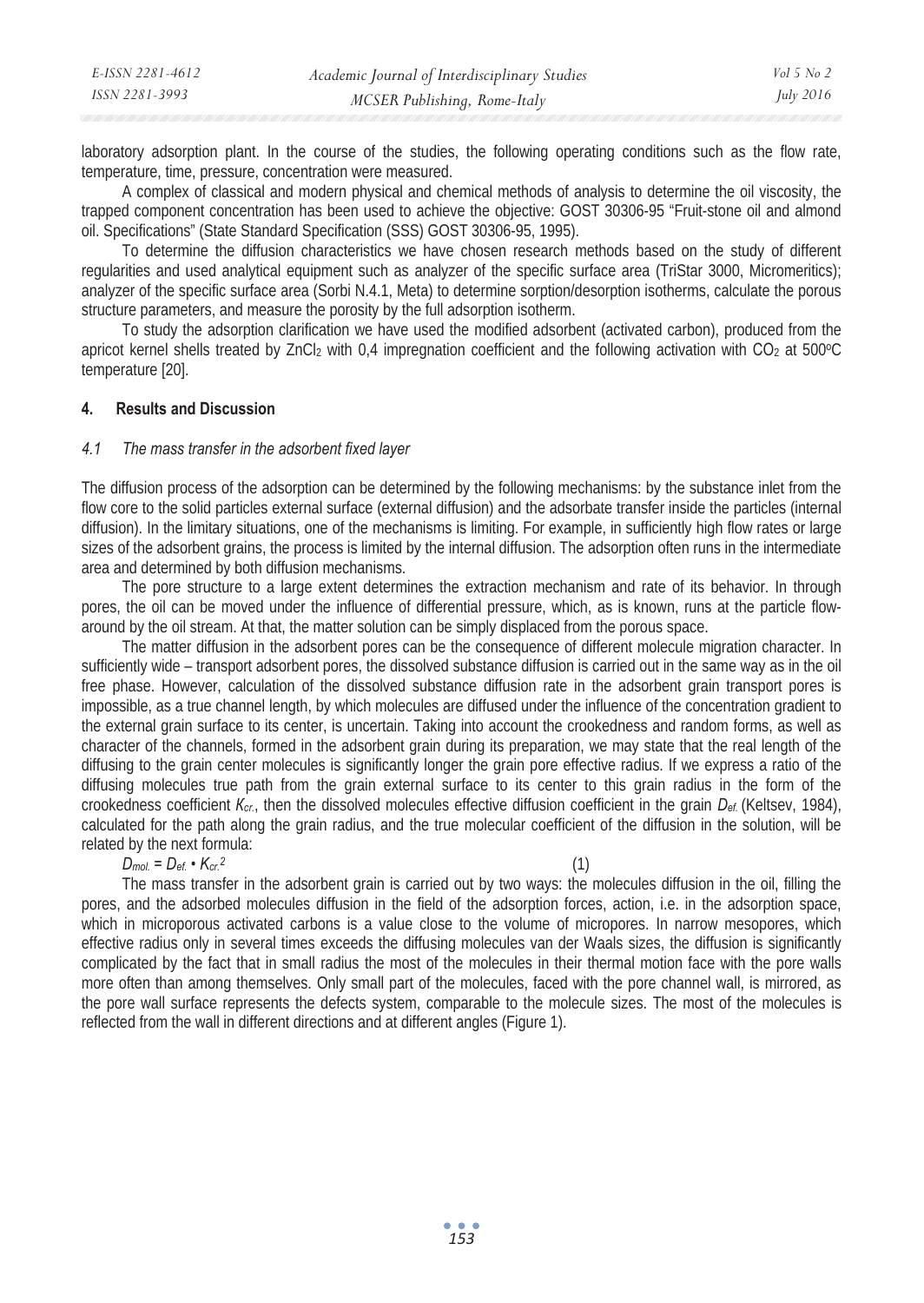

1-macropores; 2-mesopores; 3-micropores

**Figure 1 –** Scheme of motion of the flows inside the pores.

To perform the transfer efficiency in the system, let's introduce a dissipative function *F*, which represents a sum *Ji* of productions of the component flows by thermodynamic forces (Katchalsky and Curran, 1965; Spigler and Laird, 1980) (Figure 2):

$$
F = \sum J_i C_i
$$



**Figure 2 –** Scheme of the component flows through the adsorbent layer

In a linear approximation,  $J_i$  flow taking into account cross components can be written in the next form:

(2)

$$
J_i = \sum_J L_{ij} C_J
$$

where  $L$  – the layer length,

*ɋ* – the trapped component concentration.

Taking into account that the dissolved substance motion through the layer is caused by availability of difference in chemical potentials  $\Delta \mu$  [mi]. Then, neglecting difference in physical potentials, the next formula can be written for the dissipative function (Nakagaki and Takagi, 1986):

$$
F = -J_{ss} \frac{\Delta \mu_{cs}}{L} - J_{cs} \frac{\Delta \mu_{cs}}{L}
$$
 (4)  
where  $J_{st}$  - the supporting component flow,  
 $J_{cg}$  - the trapped matter flow,  
 $\Delta \mu_{st}$  - differences of the chemical potentials for the supporting component,  
 $\Delta \mu_{cg}$  - differences of the chemical potentials for the trapped matter.  
For the chemical potentials we have:

$$
\mu = \mu^{\circ} + RT \ln a \tag{5}
$$

$$
\mu_{Cg} = \mu_{Cg}^0 + \overline{V}P + RT \ln a_S \tag{6}
$$

where  $a$  – chemical activity of the components,

*Ɋ* – pressure,

*Ɍ* – temperature.

The osmotic pressure is related to the supporting component activity by the next correlation:

$$
\Pi = -\frac{RT}{\ln \overline{V}_{St}} \ln a_{St} \tag{7}
$$

(3)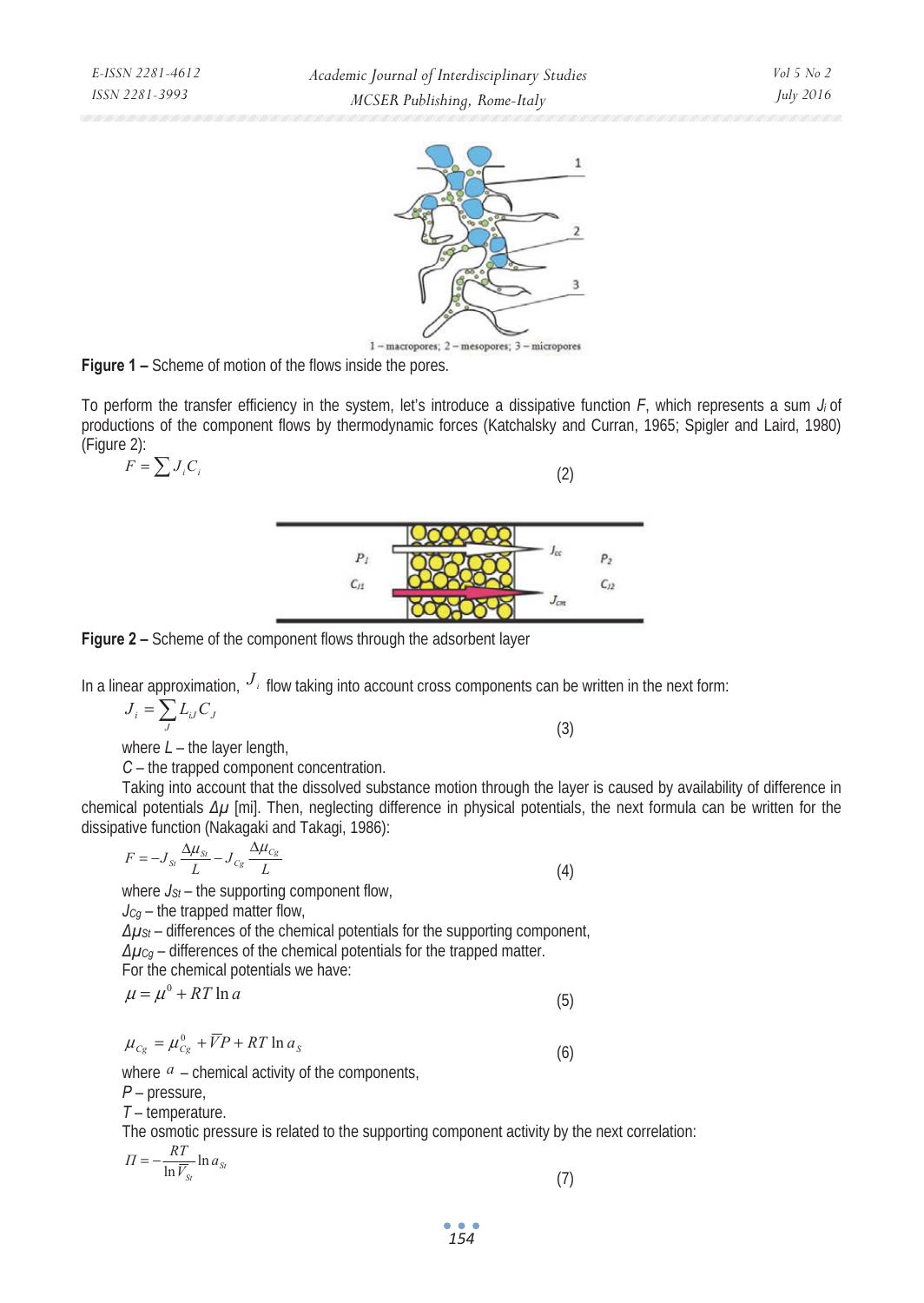(8)

It follows

$$
\Delta \mu_{\scriptscriptstyle St} = \overline{V}_{\scriptscriptstyle St} \left( \Delta P - \Delta \Pi \right)
$$

In turn, it follows from Gibbs-Duhem equation for the two-component system (Nakagaki and Takagi, 1986; Protodyakonov et al, 1982):

$$
\frac{d\mu_{C_g}}{d\mu_{S}} = -\frac{n_{St}}{n_{C_g}}
$$
\n
$$
\text{From the correlations (3) - (9) we obtain:}
$$
\n
$$
RT\frac{d(\ln a_{C_g})}{d\Pi} = \frac{1}{C_{C_g}}
$$
\n
$$
(10)
$$

where  $C_{Cq}$  – the trapped component concentration.

 In a result, we obtain the next expression for the dissipative function in the next form (Nakagaki and Takagi, 1986):

$$
F = -J_V \frac{\Delta P}{L} - J_D \frac{\Delta \Pi}{L}
$$
  
where the supporting component volume flow: (11)

$$
J_V = \overline{V}_{\text{St}} J_{\text{St}} + \overline{V}_{\text{Cg}} J_{\text{Cg}}
$$
\n
$$
\tag{12}
$$

the trapped matter volume flow:

$$
J_D = \frac{J_{C_g}}{C_{C_g}} - \overline{V}_{St} J_{St} = u_{C_g} - u_{St}
$$
\n(13)

The correlation (11) can be rewritten in the form of phenomenological equations (Sherwood and Pickford, 1982):

$$
J_D = L_{DP} \Delta P + L_D \Delta \pi \tag{14}
$$
  
\n
$$
J_V = L_P \Delta P + L_{PD} \Delta \pi \tag{15}
$$

This implies a connection between the penetration coefficient and volume flow:

$$
L_{p_n} = -L_p = -\frac{J_V}{\Delta P}\Big|_{\Delta \pi = 0} \tag{16}
$$

The penetration coefficient can be determined from the next correlation:

$$
L_{Pn} = \frac{f}{L} \left( \frac{\delta^2}{8\eta} + \frac{\overline{V}_{\rm S} D_{\rm S}}{RT} \right)
$$
\n(17)

where  $f$  – coefficient, connected with the adsorbent layer geometrical characteristic,  $\eta$  – viscosity,

 $\delta$  – the diffusion boundary layer depth.

Let's consider a dripping, occurring by the matter motion by the micropores (Figure 3):



X-axis – the layer length (L, m), Y-axis – the trapped component chemical potential.

**Figure 3 –** Change in the trapped component chemical potential along the layer length

#### *4.2 Hydrodynamic aspects of the vegetable oil adsorption clarification*

Let's connect the filtration rate  $V_F$ , related to the adsorbent surface unit, with  $J_m$  flow inside the pores. Let  $N_a$  – the pores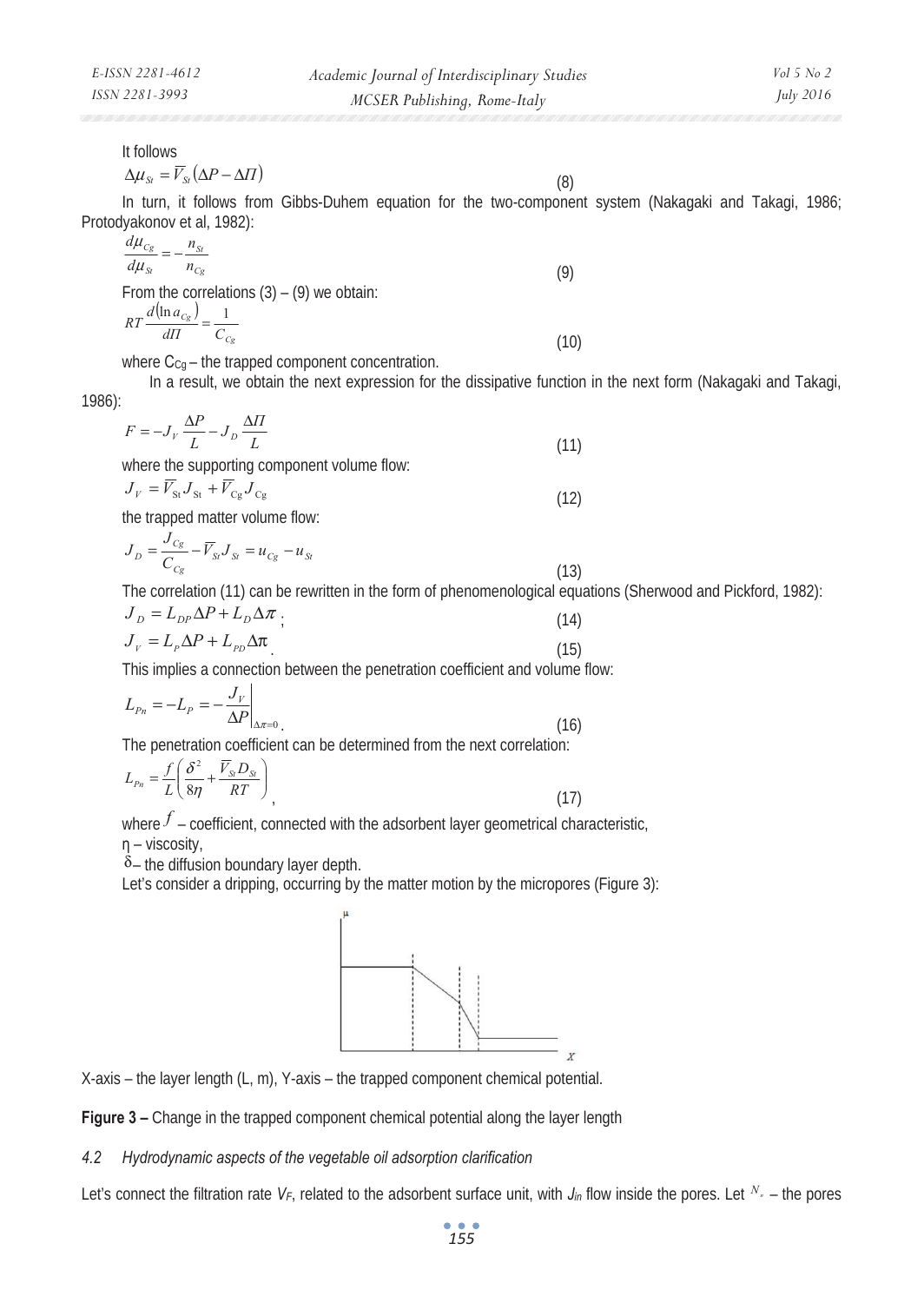∗

number at the surface *S*, *rAv* – the pore mean radius. Then it is possible to determine the section coefficient as a relation of the pores full area to the layer full area:

$$
p = \frac{\pi r_{Av}^2 N_n}{S} \tag{18}
$$

Further, in normal conditions, the desired connection is expressed by the next formula (Dytnersky, 1991; Aharony,1985):

$$
V_F = pJ_{in}
$$
\n(19)\n
$$
Q^* \text{ flow inside the pore is laminar and follows Poiseuille law:}
$$
\n
$$
Q^* = \frac{m_{in}^4}{8l\eta} \Delta P
$$
\nwhere  $l$  - the pore length. (20)\nwhere  $l$  - the proper length. The dropping linear rate:

$$
u^* = \frac{Q^*}{m_{u^*}^2}
$$
\n
$$
u^* = \frac{Q^*}{m_{u^*}^2}
$$
\n(21)

Let's introduce the pore crookedness coefficient concept (Figure 1):

$$
k = \frac{l}{L}
$$
 (22)

Then, the linear rate expression has the next form:

$$
u^* = \frac{r_{Av}^2}{8kL\eta} \Delta P
$$
\n
$$
\Gamma \tag{23}
$$

The porosity coefficient is respectively determined by the next formula:  $(24)$ ε = *pk*

If we introduce the adsorbent material true density  $P_T$ , we can write an expression for the layer specific surface area:

$$
S_{\rm Sp} = \frac{2\pi r_{\rm dv} I N_{\rm n}}{\rho_{\rm r} L S (1 - \varepsilon)} = \frac{2\varepsilon}{(1 - \varepsilon)\rho_{\rm r} r_{\rm dv}}
$$
(25)

Hence follows the next correlation:

$$
S_{\rm Sp} = \frac{1}{\rho_r} \sqrt{\frac{1}{2k^2} \frac{S\Delta P}{L\eta Q} \frac{\varepsilon^3}{(1-\varepsilon)^2}}
$$
(26)

Figure 4 presents the relationship of the layer specific surface area from the porosity calculated by the model. Kozeny constant *K<sub>K</sub>* can be introduced into the correlation (21) (Henderson et al., 2015):

$$
K_{\hat{E}} = 2k^2
$$



Symbols: points – the experiment; line – calculation by the model.  $1 - \rho_n r_{Av} = 1000 \text{ kg/m}^2$ ;  $2 - 580 \text{ kg/m}^2$ ;  $3 - 220 \text{ kg/m}^2$ ;  $4$  $-130$  kg/m<sup>2</sup>, where  $\rho_n$  – the material true density, kg/m<sup>3</sup>;  $r_{Av}$  – the pore mean radius, m.

**Figure 4 –** Relationship of the layer specific surface area from the porosity

*156*

(27)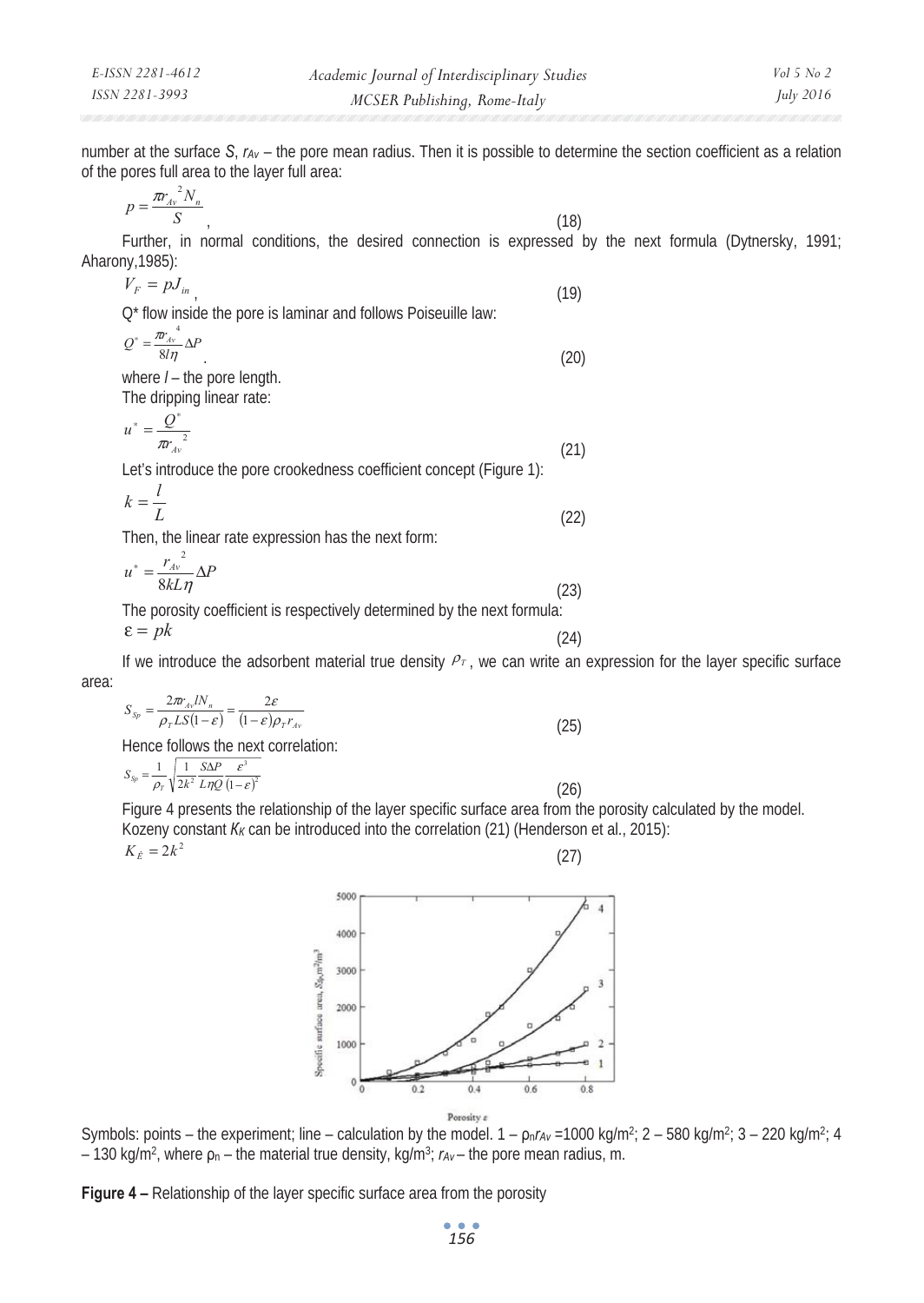∗

Now, let's introduce the dripping coefficient by the next formula:

$$
L_{Pn} = \frac{pu^*}{\Delta P} = \frac{pk}{L} \frac{r_{Av}^2}{8\eta}
$$
\n
$$
(28)
$$

 *value by its character is directly related to the layer porosity:* 

$$
p = \frac{\varepsilon}{k} \tag{29}
$$

From here, we obtain the next expression for the adsorbent layer coefficient:

$$
f = \frac{\varepsilon}{k^2} \tag{30}
$$

Let's consider the crooked pore, modelling the ordinary channel in the adsorbent layer (Figure 5).



# **Figure 5 –** The adsorbent layer ordinary pore model

On some sections, the motion occurs in the direction perpendicularly to the layer surface. On these sections,  $f = 1$  value corresponds to the pore section, on the other sections:  $f = f_r$ . Relation of the corresponding lengths of the sections is:

$$
\frac{\varepsilon}{1-\varepsilon}(46).
$$
  
Further, we have:  

$$
\frac{f_m}{f_r} = \frac{1}{1-\varepsilon(1-f_r)}
$$
(31)  
To consider processes related to the diffusion transfer in the priors and

To consider processes, related to the diffusion transfer in the pores and corresponding phenomenological coefficient, let's modify the transfer equation.

Let's rewrite it in the next form in the beginning:

$$
J_{D} = \frac{J_{Cg}}{C_{Cg}} - J_{V}
$$
\n(32)

For the cross coefficient it can be written as follows:

$$
L_{DP} = L_{PD} = \sigma L_{Pn} \tag{33}
$$

where  $\sigma$  – coefficient related to the flow reflection (Nakagaki and Takagi, 1986; Protodyakonov et al., 1982; Sherwood and Pickford, 1982; Dytnersky, 1991; Aharony, 1985; Clement et al., 1985).

Then we obtain:

$$
\Delta P = \sigma \Delta \Pi - \frac{J_V}{L_{Pn}} \tag{34}
$$
  
It follows:  

$$
J_{Cg} = (1 - \sigma) \overline{C}_{Cg} J_V - \omega \Delta \Pi,
$$
 (35)

where for *w* parameter, which characterizes the layer permeability by the trapped component at the expense of the carrier mobility, we have: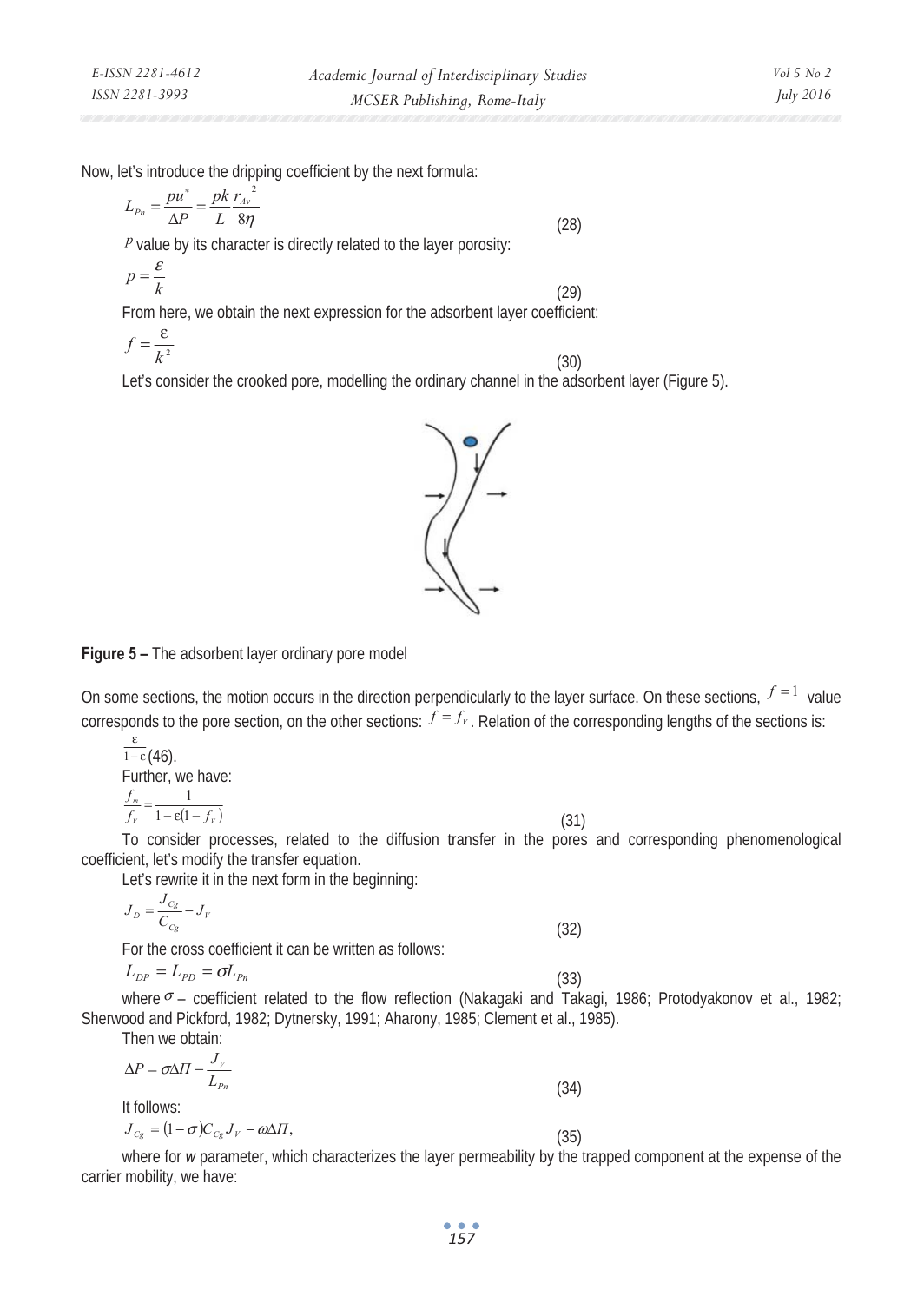Let's imagine the trapped matter 
$$
J_{C_g}
$$
 in the form of two flows sum:  
\n $J_{C_g} = J_{C_g}^{(V)} + J_{C_g}^{(D)}$  (37)  
\nHere  
\n $J_s^{(V)} = (1 - \sigma)\overline{C}_s$  (38)

is conditioned by the trapped matter molecules entrainment by the carrier oil molecules, i.e.  $^{(1-\sigma)}$  has sense of the layer permeability.

(36)

The other component is the diffusion flow in the ordinary sense:

$$
J_{Cg}^{(D)} = -\omega \Delta \Pi
$$
\nFrom her we obtain:

\n
$$
J_D = -\sigma J_V + \frac{J_{Cg}^{(D)}}{\overline{C}_{Cg}^D}
$$
\n(40)

As  $^{J_{C_g}}$  flow refers to the mass transfer in the absence of the volume flows, it is possible to determine the layer penetration degree as follows (Hentschel and Procaccia, 1984):

$$
D_P = -\frac{J_{C_S}^{(D)} L}{\Delta C_{C_S}}\tag{41}
$$

The next correlation is obtained from here:

$$
D_P = \frac{\omega L \Delta \Pi}{\Delta C_{Cg}} \approx RT \omega L \tag{42}
$$

If in some case, by some reasons, it is inconvenient to use the layer depth, then the next nominal coefficient can be introduced:

$$
D'_{P} = \frac{D_{P}}{L}
$$
  
Then:  

$$
J'_{Cg}^{(D)} = -D'_{P} \Delta C_{Cg}
$$
  
Now, substituting: (44)

 $\Delta C$   $dC_{Cg}$ 

$$
L
$$
 to  $dx$ 

we obtain the next differential equation, which connects the volume flow with the trapped component concentration change:  $\overline{d}$ 

$$
J_{C_g} = (1 - \sigma)C_{C_g}J_V - D_P \frac{dC_{C_g}}{dx}
$$
\n(45)

Integrating it at the next initial conditions:

$$
x = 0, C_{Cg} = C_H
$$
  
\n
$$
x = L, C_{Cg} = C_K
$$
  
\nIn a result, we obtain:  
\n
$$
-\frac{(1-\sigma)}{D_p}J_v = \ln \left[\frac{J_{Cg} - (1-\sigma)C_HJ_v}{J_{Cg} - (1-\sigma)C_KJ_v}\right]
$$
\n(46)

As the concentration is connected with the flows by the correlation:

$$
C_K = \frac{J_{Cg}}{J_V} \tag{47}
$$

we obtain the calculated expression for the trapped component concentration change:

*158*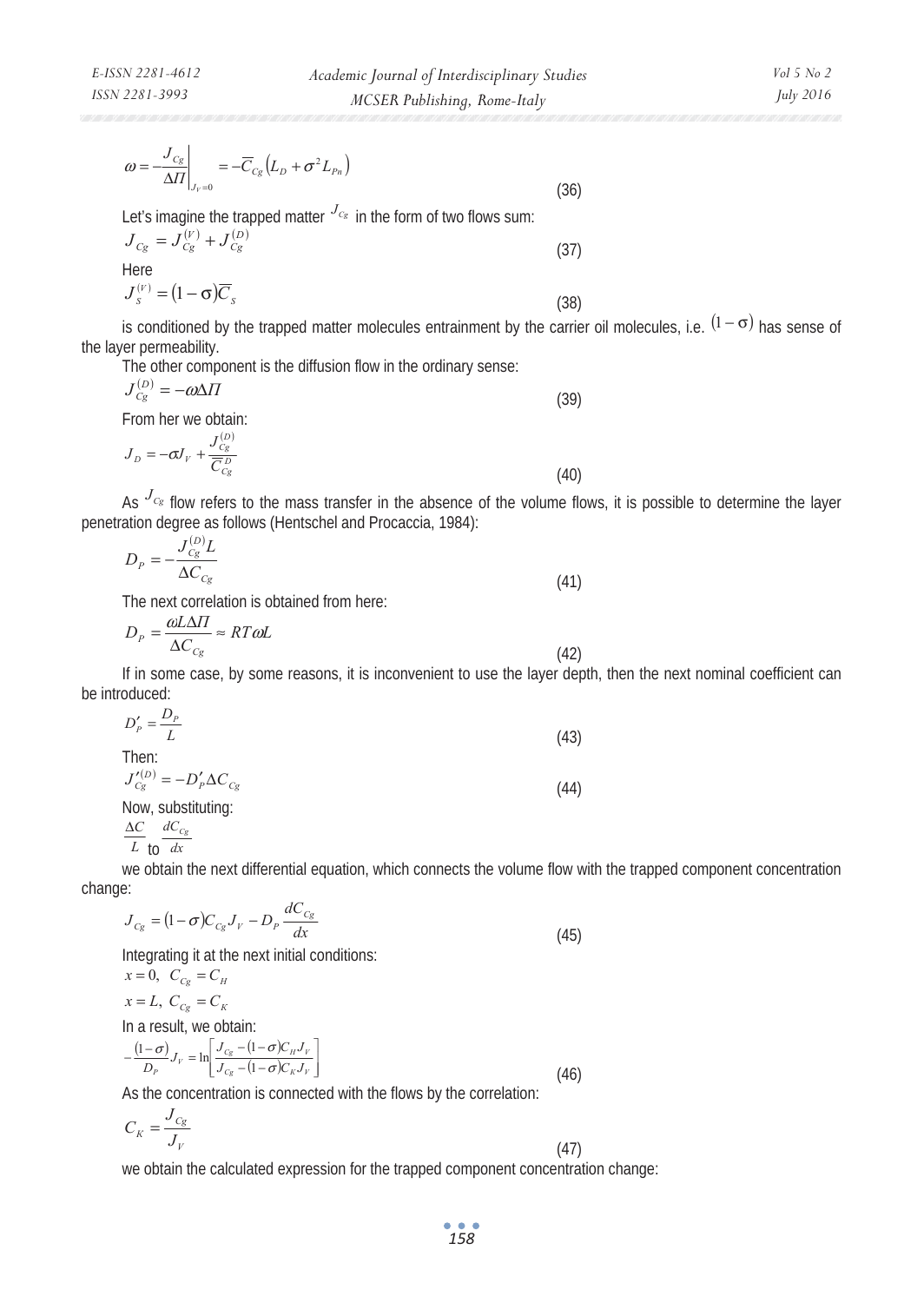$$
\exp\left[-\frac{(1-\sigma)J_{V}L}{D_{P}}\right] = \frac{1}{\sigma} - \frac{1-\sigma}{\sigma} \frac{C_{H}}{C_{K}}
$$
\n(48)

From here, we determine the layer trapping coefficient:

$$
K_c = 1 - \frac{C_i}{C_{\hat{E}}} \tag{49}
$$

As follows from (48):

$$
K_c = \left(\frac{1 - \Psi}{1 - \sigma \Psi}\right)\sigma\tag{50}
$$

or:

$$
\Psi = \exp\left[-\frac{(1-\sigma)LJ_{V}}{D_{P}}\right]
$$
\n(51)

Figure 6 presents representative results of *q* specific flow calculations.



Symbols of the curves: 1 – *ȡnrAv* = 1000 kg/m2 ; 2 – 580 kg/m2 ; 3 – 220 kg/m2; 4 – 130 kg/m2, where *ȡn* – the adsorbent material true density,  $kg/m^3$ ;  $r_{Av}$  – the pore mean radius, m, at Kozeny constant  $K = 5$  and kinematic viscosity  $v = 10^{-5}m^2/s$ .

**Figure 6 –** The differential pressure – specific flow relationship

The offered mass transfer model, which considers the extracted component mass transfer regularities, viscous medium convective flow, internal diffusion, differential pressure, concentration change at the oil adsorption clarification at the activated carbon fixed layer (equations 13, 17, 26, 28, 30, 42, 45, 48), soundly describes the experimental data. It can be recommended as the component in the design procedure for the perspective and effective scheme of the oil clarification in the adsorber with the fixed layer.

#### **5. Conclusion**

It was established that the diffusion rate of the oil adsorption clarification by the activated carbon is limited by the adsorbate diffusion inside the particles (internal diffusion) and the adsorption in the intermediate field.

On the basis of the mass transfer specified mechanism, the equation to determine the penetration coefficient taking into account the viscous medium convective flow and internal diffusion was offered. The expression, which connects the flow through the layer with the differential pressure and the layer specific flow, that allows calculate the flow, was also offered.

The differential equation, which connects the volume flow with the trapped component concentration change was offered. The expression for the trapping coefficient was obtained in a result of the differential equation solution.

The work was performed by the grant, financed by the Ministry of Education and Science of the Republic of Kazakhstan for 2015-2017 years, contract No. 78-1 from February 12, 2015. Theme: "Development of technology for production of vegetable pharmacopeial oils, using adsorption clarification, which allows reduce energy costs and produce valuable oils with high biological activity".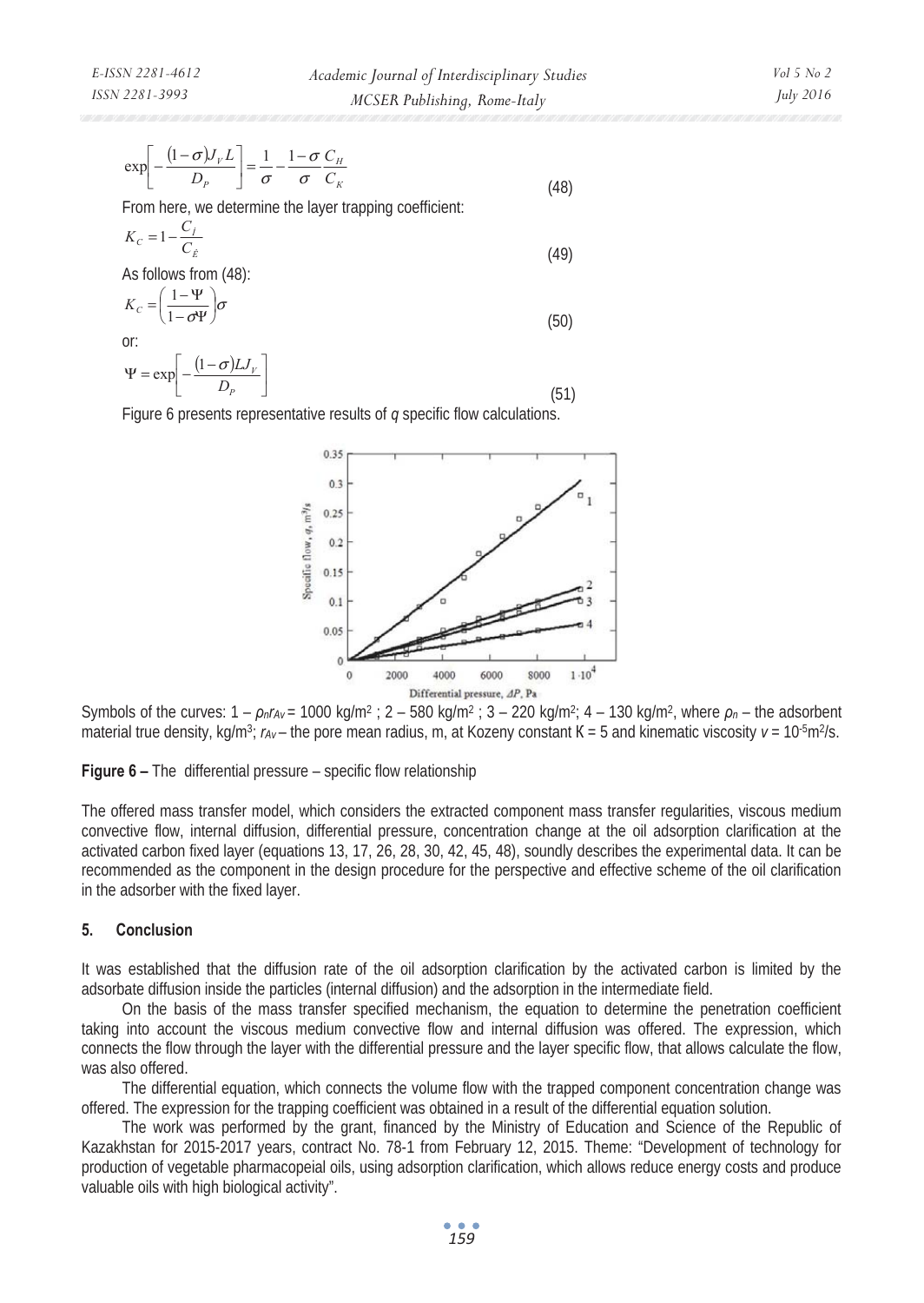#### **References**

- Aharony A. (1985). Anomalous diffusion on percolating clusters / Scaling Phenomena in Disordered Systems. *Plenum Press.-New.* P.289-300.
- Arutyunyan N.S. and et al. (2004). Refining oils and fats: Theoretical Foundations, practice, technology and equipment. *St. Petersburg: GIORD*, 228 p.
- Arysbayeva S.S. Sataeyv, M. I., Shakirov, B. S., Sataeva, L. M., & Makhalova G.M. . (2007). The method of activated carbon. Pre-patent of Kazakhstan № № 18899
- Asnin L.D., Kachmarski K., Fedorov A.A. & Chekryshkin Y. S. (2009). Description of the dynamics of vapor adsorption in a fixed *layer of an adsorbent using various approximations of the mixed-diffusion model. Theoretical Foundations of Chemical Engineering,* Vol. 43, No. 3, pp. 260-267.
- Azimova S.S., Glushenkova A.I . & Vinogradova V.I. (2012), Lipids, Lipophilic Components and Essential Oils from Plant Sources. *Springer-Verlag London*, XII, 992 p.

Bährle-Rapp M. (2007). Apricot Kernel Oil PEG-6 Esters. *Springer LexikonKosmetik und Körperpflege*, p 43

- Bhatnagar A. & Gupta A. (1998). Chlorpyriphos, Quinalphos, and Lindane Residues in Sesame Seed and Oil (Sesamumindicum L.). *Bulletin of Environmental Contamination and Toxicology*, Volume 60, Issue 4, pp 596-600
- Chen Chen, Hua Zhang, Xuechen Wang. Antibacterial Activated Carbon Fibers Prepared by a New Technology. *Modern Applied Science* Vol. 2, No. 1
- Clement E., Baudet C. &Hulin J.P. (1985). Multiple scale structure of nonwetting fluid invasion fronts in 3D model porous media. *Jour. Phys. Lett.* N 46. - L. 1163-1172.
- David D. (2008). Brooks bleaching of vegetable oils. Oils and fats, №8, p.11-15.
- Dytnersky Y.I. (1991). Basic processes and apparatuses of chemical technology. *M .: Chemistry*, 493 p.
- Edward M. J. (1958). The refining and bleaching of vegetable oils. *Journal of the American Oil Chemist's Society*, Volume 35, Issue 2, pp 76-83
- Fontanel & Didier. (2011). "Huiles Vegetales Teneur En Matieres Insaponiable", *Unsaponifiable Matter in Plant Seed Oils. Originally published in French under the title Lavoisier SAS* 978-2-7430-1340-0, 550 p.
- Ganga B., Ansari S., Mohamed Y., Ganesh N. V., AK Abdul Hakeem. (2015) MHD radiative boundary layer flow of nanofluid past a vertical platewith internal heat generation / absorption, viscous and ohmic dissipation effects. *Journal of the Nigerian Mathematical Society* 34 181-194
- García L. & Jesús M. (2012). Characterization and Authentication of Olive and Other Vegetable Oils. *New Analytical Methods, Series: Springer Theses*, XIX, 218 p.
- Ghosh R. K. & Reddy D. D. (2013). Tobacco stem ash as an adsorbent for removal of methylene blue from aqueous solution: equilibrium, kinetics, and mechanism of adsorption. *Water Air Soil Pollut* 224: 1582
- GOST 30306-95 The oil from fruit seeds and almonds. Tehnicheskie usloviya "Fruit-stone oil and almondoil. Specifications"
- Gupta, S.K. (2012), Technological Innovations in Major World Oil Crops. *Perspectives*, Volume 2. X. 322 p.
- Hechi E., Amor O. B., Srasra E. &Zargouni F. (2009). Physico-chemical characterization of acid-activated clay: Its industrial application in the clarification of vegetable oils. *Surface Engineering and Applied Electrochemistry*, Volume 45, Issue 2, pp 140-144
- Henderson N., Brêttas J.C. & Sacco W. F. (2015). Applicability of the three-parameter Kozeny-Carman generalized equation to the description of viscous fingering in simulations of water flood in heterogeneous porous media. Advances in Engineering Software, Volume 85, Pages 73-80
- Hentschel H.G.E. & Procaccia I. (1984). Relative diffusion in turbulent media: The fractal dimension of clouds. *Phys. Rev.*A29.-P. 1461- 1470.
- J.G. Collin & Mei P. Lee. Sorption Kinetic Studies of Medical Grade Activated Carbon Prepared from Papaya Seeds. *Modern Applied Science* Vol. 2, No. 6
- Jan W. (2007). Apricot kernel oil. *Gooch Encyclopedic Dictionary of Polymers*, p 63
- Jan W. (2011). Apricot kernel oil. *Encyclopedic Dictionary of Polymers,* p 46
- Jorge F., Toro V.O., Elizabeth G.L., Liliana L. & Guerrero E. (1991). Adsorption isotherms of squash (Cucurbitamoschata) seed oil on activated carbon. *Journal of the American Oil Chemists Society*, Volume 68, Issue 8, pp 596-599.
- Kapralov P.O., Artemov V.G., Gusev G.A., Tikhonov V.I. & Volkov A.A. (2008). Diffusion kinetics of water molecules in a nanoporous adsorbent*. Bulletin of the Russian Academy of Sciences: Physics,* Vol. 72, No. 12, pp. 1679-1683.
- Karabulut I., Topcu A., Akmil-Basar C., Onal Y.& Lampi A. M. (2008). Obtaining Butter Oil Triacylglycerols Free from ß-Carotene and  $\alpha$ -Tocopherol via Activated Carbon Adsorption and Alumina-Column Chromatography Treatments. *Journal of the American Oil Chemists' Society*, Volume 85, Issue 3, pp 213-219
- Katchalsky A. & Curran P.F. (1965). Non-equilibrium Thermodynamics in Biophysics. *Harvard Univ. Press, USA,* P. 15-18.
- Keltsev N.V. (1984). Fundamentals of adsorption technology. *Moscow: Chemistry,* 1984. 453 p.
- Kent & Edmund W. L. (2007). Animal and Vegetable Fats, Oils, and Waxes. *Handbook of Industrial Chemistry and Biotechnology*, pp 1549-1656
- Knowles P. F. (1968). Associations of high levels of Oleic acid in the seed Oil of safflower (carthamustinctorius) with Other plant and seed characteristics. *Economic Botany*,Volume 22, Issue 2, pp 195-200.
- Mishra M., Martin M. & De Wit A. (2007). Miscible viscous fingering with linear adsorption on the porous matrix. *Physics of fluids,* 19,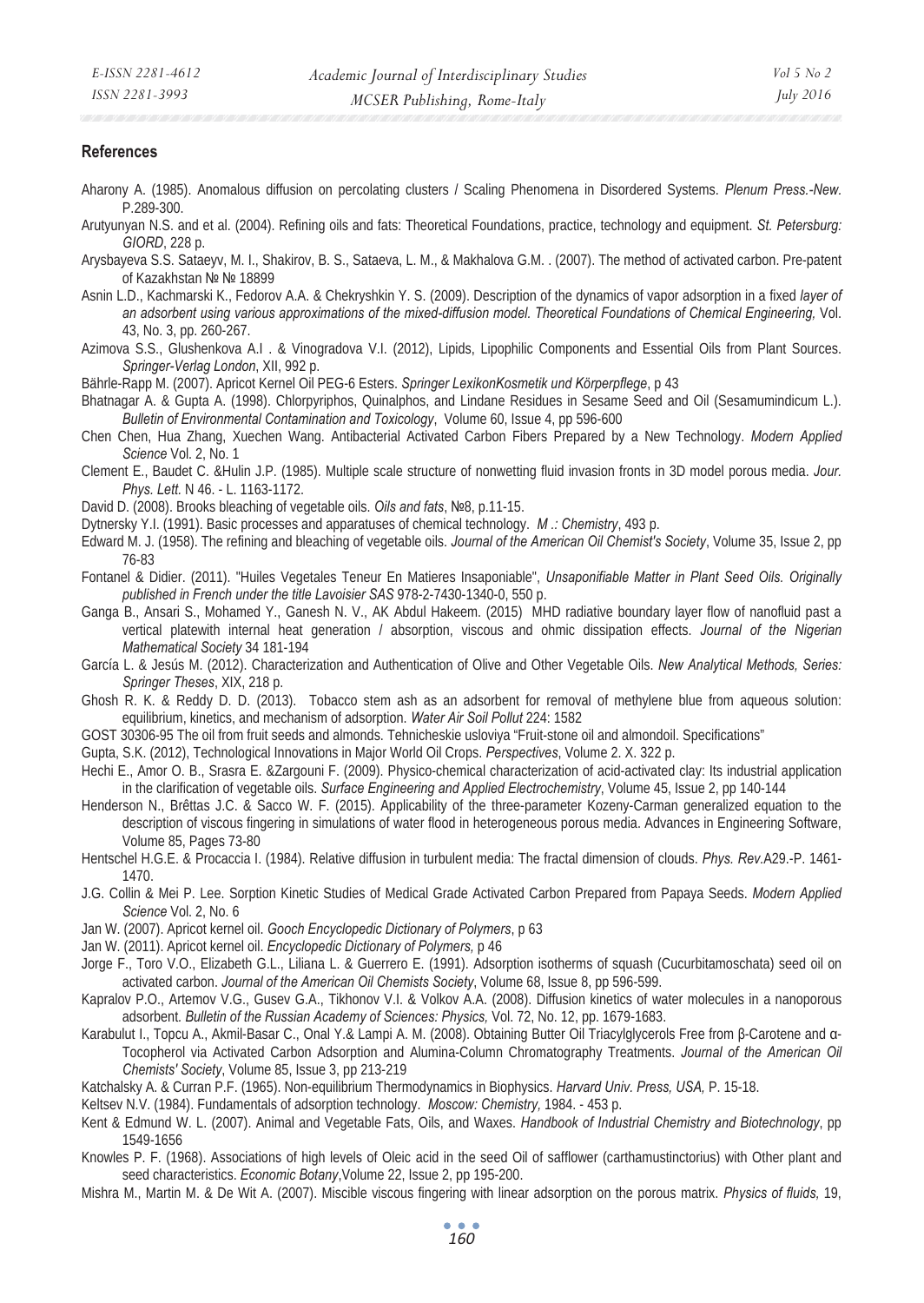073101 DOI: 10.1063 / 1.2743610

Miyagi A. &Nakajima M. (2003). Regeneration of used frying oils using adsorption processing. *Journal of the American Oil Chemists' Society*, Volume 80, Issue 1, pp 91-96

Miyagi A., Subramanian R. & Nakajima M. (2003). Membrane and additional adsorption processes for quality improvement of used frying oils. *Journal of the American Oil Chemists' Society.* Volume 80, Issue 9, pp 927-932

- Morgan D. A., Shaw D. B., Sidebottom M. J., Soon T. C. & Taylor R. S. (1985). The function of bleaching earths in the processing of palm, palm kernel and coconut oils. *Journal of the American Oil Chemists' Society.,* Volume 62, Issue 2, pp 292-299
- Mounts T.L., (1981). Chemical and physical effects of processing fats and oils. *Journal of the American Oil Chemists' Society.,* Volume 58, Issue 1, pp 51A-54A

Nakagaki M. & Takagi R. (1986). Membrane and Membrane Processes. *Plenum Press.New York, London.* P.77-84.

- Protodyakonov I.O., Martsulevich N.A.& Markov A.V. (1982). Transport phenomena in the processes of chemical tehnologii. *L: Chemistry*. 695p.
- Quoc Cuong Do & Seoktae Kang (2015). Thermodynamic analysis of fatty acid harvesting by novel carbon-based adsorbent. *Environ SciPollut Res*, DOI 10.1007 / s11356-015-4428-4
- Raju K.V.S., Sudhakar R.T., Raju M.C., Satya Narayana P.V. & Venkataramana S. (2014). MHD convective flow through porous mediumin a horizontal channel with insulated and impermeable bottom wall in the presence of viscous dissipation and Joule heating. *Ain Shams Engineering Journal* 5, 543-551.
- Raju M.C., Varma S.V.K. & Seshaiah B. (2015). Heat transfer effects on a viscous dissipative fluid flow past a vertical plate in the presence of induced magnetic field. *Ain Shams Engineering Journal* 6, 333-339.
- S. Syafalni, Ismail Abustan, Aderiza Brahmana, Siti Nor Farhana Zakaria1 & Rohana Abdullah. Peat Water Treatment Using Combination of Cationic Surfactant Modified Zeolite, Granular Activated Carbon, and Limestone. *Modern Applied Science*; Vol. 7, No. 2; 2013, doi:10.5539/mas.v7n2p39
- S.Senthilkumaar, S.K. Krishna, P. Kalaamani, C. V. Subburamaan, N. Ganapathi Subramaniam. Adsorption of Organophosphorous Pesticide from Aqueous Solution Using "Waste" Jute Fiber Carbon. *Modern Applied Science* Vol. 4, No. 6
- Satayev, M., Shakirov, B., Mutaliyeva, B., Satayeva, L., Altynbekov, R., Baiysbay, O., & Alibekov R. (2012). Mathematical modeling of methoxyanabasine ɋ11ɇ16N2O polymer solution ultrafiltration. *Heat Mass Transfer*, 48(6), 979-987. http://dx.doi.org/10.1007/ s00231-011-0948-8
- Sherwood T. & Pickford R. (1982). Massoperedacha. *M .: Himiya.* 695p.
- Shewry, Peter R ., Casey, R. (1999). Seed Proteins, 1016 p.
- Site A. D. (2001). Factors affecting sorption of organic compounds in natural sorbent / water systems and sorption coeffients for selected pollutants. *A Review »J. Phys. Chem. Ref.* Data, Vol. 30, No. 1,
- Spigler K.S. & Laird A.D.K. (1980). Principles of desalination. *Academic Press.-New York.* P. 26-29.
- Syafalni S., Ismail Abustan, Irvan Dahlan, & Chan Kok Wah, Genius Umar. Treatment of Dye Wastewater Using Granular Activated Carbon and Zeolite Filter. *Modern Applied Science* Vol. 6, No. 2; doi:10.5539/mas.v6n2p37
- Tejpal S. B., Satish K. S., Ramesh C. S., Virendra K. R., Vijay K. Y., Anil K. D., Ashok K. S. & Chandra S. C. (2015). Improvement of efficiency of oil extraction from wild apricot kernels by using enzymes. *Journal of Food Science and Technology* DOI 10.1007 / s13197-013-1155-z
- Temple, Norman J .; Wilson, Ted; Jacobs, David R. (2012). Nutritional Health, Strategies for Disease Prevention. *Series: Nutrition and Health*. 3rd ed., XXI, 559 p.
- Vollmann, Johann, Rajcan & Istvan. (2010). Oil Crops. Series: Handbook of Plant Breeding. Vol. 4, , XVI, 548 p.
- Wu-Chung Chan & Chia-Wei Cheng (2012). Mass transport process for adsorption of metal ions onto a new type adsorbent poly (vinyl alcohol) (PVA) / peat / clay composite bead. *JPolymRes* 19: 9964
- Zeid A. A. & Mu N., Rahmat A. (2013). Kinetic, equilibrium isotherm and thermodynamic studies of Cr (VI) adsorption onto low-cost adsorbent developed from peanut shell activated with phosphoric acid. *Environ SciPollut Res* 20: 3351-3365